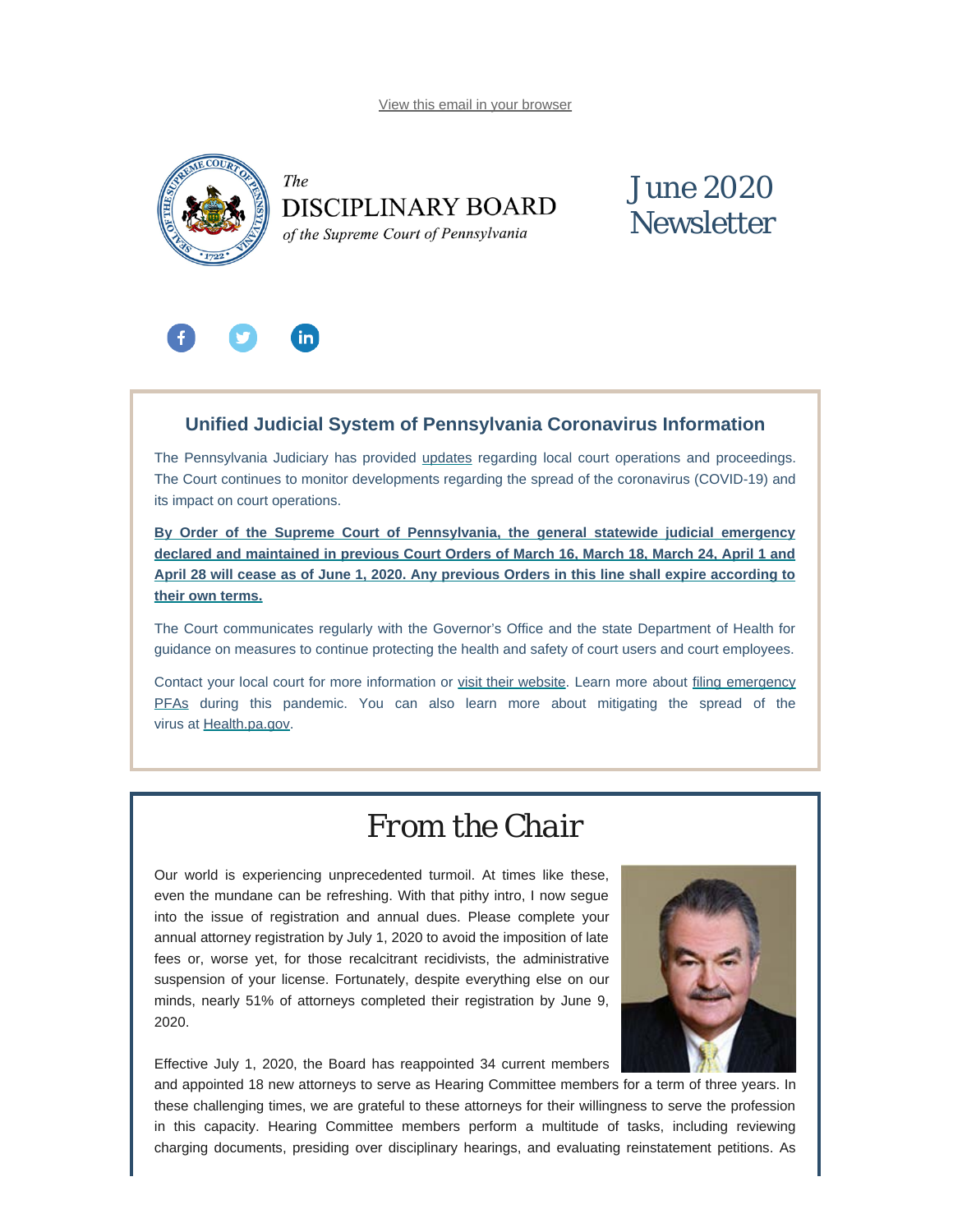members of the bar, we should all be proud of the system of self-regulation in operation in the Commonwealth.

As citizens, we should all be proud of our unique system of government. As attorneys, we play a unique role in this process. With all of the current upheaval, we are reminded on a day to day basis of the delicacy of our democratic system of government. As attorneys, we need to strive to preserve our freedoms in a way that promotes kindness, decency and compassion. And by all means, hug your spouse, your children, and your grandchildren. Protect them and stay safe.

James C. Haggerty Board Chair

## *Attorney Registration*

### **Annual Attorney Registration Due July 1**

Pennsylvania attorneys must file a registration form and pay the required fee by July 1, 2020 through the Unified Judicial System's [Online Portal](https://ujsportal.pacourts.us/LogIn.aspx?showWarning=True&ReturnUrl=%2fSecure%2fAttorneyAnnualRegistration%2fPendingRegistrations.aspx). There is an [Online Video](https://help.pacourts.us/PortalVideoHelp/) [Tutorial](https://help.pacourts.us/PortalVideoHelp/) and a [Help Center](https://ujsportal.pacourts.us/PortalSelfHelp.aspx) to assist with any problems that may arise.

The option to "Pay by Mail" is available. However, the Board encourages attorneys to "Pay Online" if at all possible. The COVID-19 pandemic has led to a minimal presence in the Board's physical offices making the processing of paper mail much more difficult than in prior years. The Board implores attorneys to use the mail-in option only if online payment is impossible due to the attorney's personal circumstances.

### **Important Dates**

**Payment Deadline JULY 1** 

First \$200 Late Fee Assessed After JULY 16

Second \$200 Late Fee Assessed After AUGUST 1

## *Social Media*

Like us on [Facebook](https://www.facebook.com/DBoardPA), follow us on [Twitter,](https://twitter.com/DBoardPa) and connect with us on [LinkedIn](https://www.linkedin.com/company/pennsylvania-disciplinary-board/) for more news and information.

## *Discipline Imposed*

**May 2020**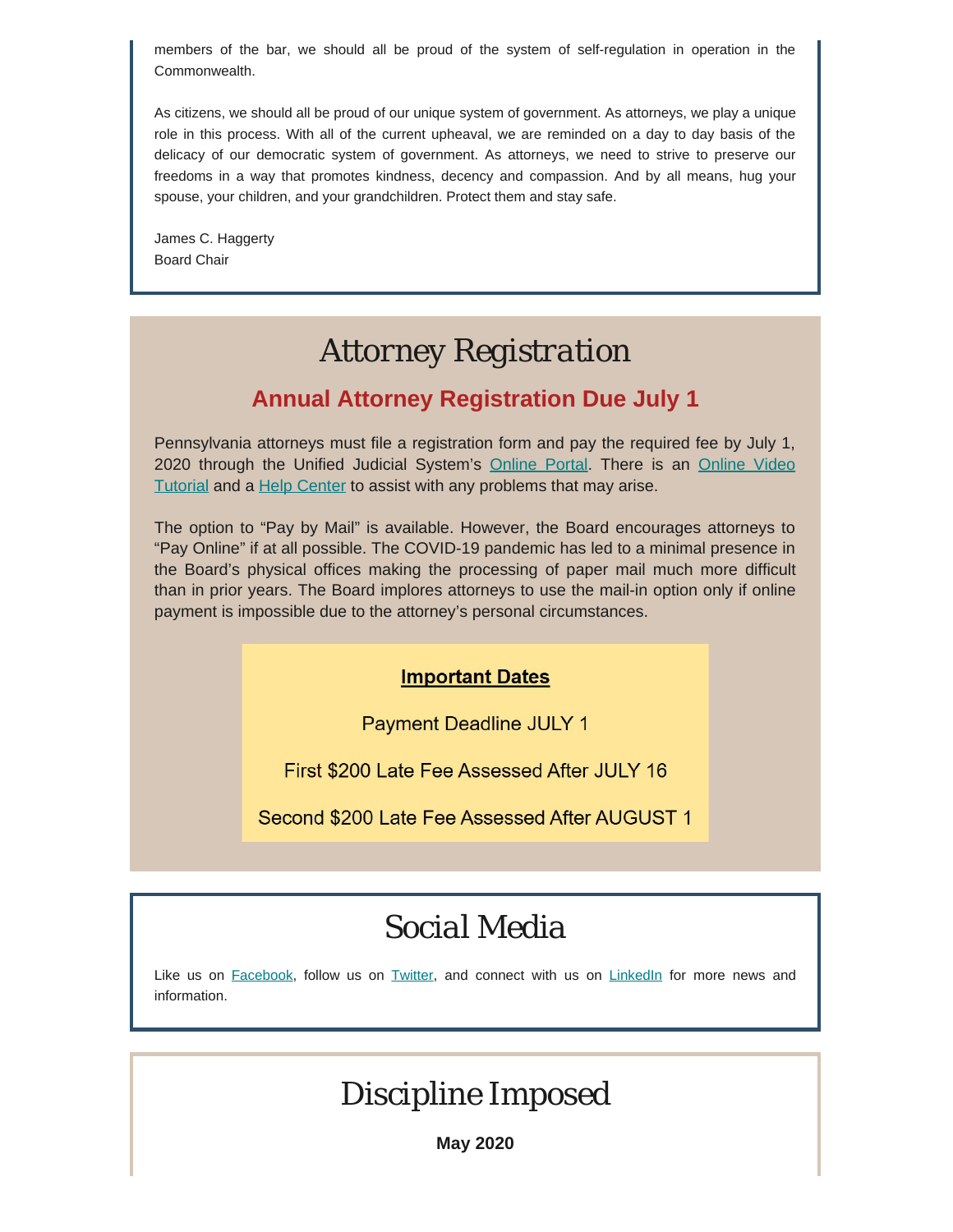

- Informal Admonition 7
- Private Reprimand 0
- Public Reprimand 0
- 
- Temporary Suspension 2
- 
- Disbarment 3

#### **Temporary Suspension**

**[Jeffrey Stockton Helffrich](https://www.padisciplinaryboard.org/for-the-public/find-attorney/attorney-detail/312147)** [Bradley Adam Winnick](https://www.padisciplinaryboard.org/for-the-public/find-attorney/attorney-detail/78413)

#### **Suspension**

**[Adam Luke Brent](https://www.padisciplinaryboard.org/for-the-public/find-attorney/attorney-detail/90834)** [Richard W. Kolosky](https://www.padisciplinaryboard.org/for-the-public/find-attorney/attorney-detail/43599) **[Marko David Maylack](https://www.padisciplinaryboard.org/for-the-public/find-attorney/attorney-detail/90686)** [Matthew Gerald Porsch](https://www.padisciplinaryboard.org/for-the-public/find-attorney/attorney-detail/93666) [Carl B. Williamson](https://www.padisciplinaryboard.org/for-the-public/find-attorney/attorney-detail/53881)

**Disbarment** [Michael E. Hughes](https://www.padisciplinaryboard.org/for-the-public/find-attorney/attorney-detail/93958) [Todd Harold Lahr](https://www.padisciplinaryboard.org/for-the-public/find-attorney/attorney-detail/48799) [Frederick J. Meagher, Jr.](https://www.padisciplinaryboard.org/for-the-public/find-attorney/attorney-detail/25283)

## *Reinstatement Granted*

**May 2020**



### **From Inactive**

[Russell A. Lannutti, Jr.](https://www.padisciplinaryboard.org/for-the-public/find-attorney/attorney-detail/86148) [Matthew Henderson Ruggles](https://www.padisciplinaryboard.org/for-the-public/find-attorney/attorney-detail/204344) [Doreen L. Seamon](https://www.padisciplinaryboard.org/for-the-public/find-attorney/attorney-detail/312464) [Estelita Jose Stephan](https://www.padisciplinaryboard.org/for-the-public/find-attorney/attorney-detail/70494)

**From Administrative Suspension** [Roger Craig Green](https://www.padisciplinaryboard.org/for-the-public/find-attorney/attorney-detail/87236) [Lawrence Jeffrey Sklute](https://www.padisciplinaryboard.org/for-the-public/find-attorney/attorney-detail/62864) [Kerrin Lynne Vandenburgh](https://www.padisciplinaryboard.org/for-the-public/find-attorney/attorney-detail/204099)

#### **From Retired** [Gregory Brian Pecca, Sr.](https://www.padisciplinaryboard.org/for-the-public/find-attorney/attorney-detail/88997)

**From Suspension** [Lenard Fredrick Collett](https://www.padisciplinaryboard.org/for-the-public/find-attorney/attorney-detail/150064) [Lonnie Eugene Walker](https://www.padisciplinaryboard.org/for-the-public/find-attorney/attorney-detail/21162)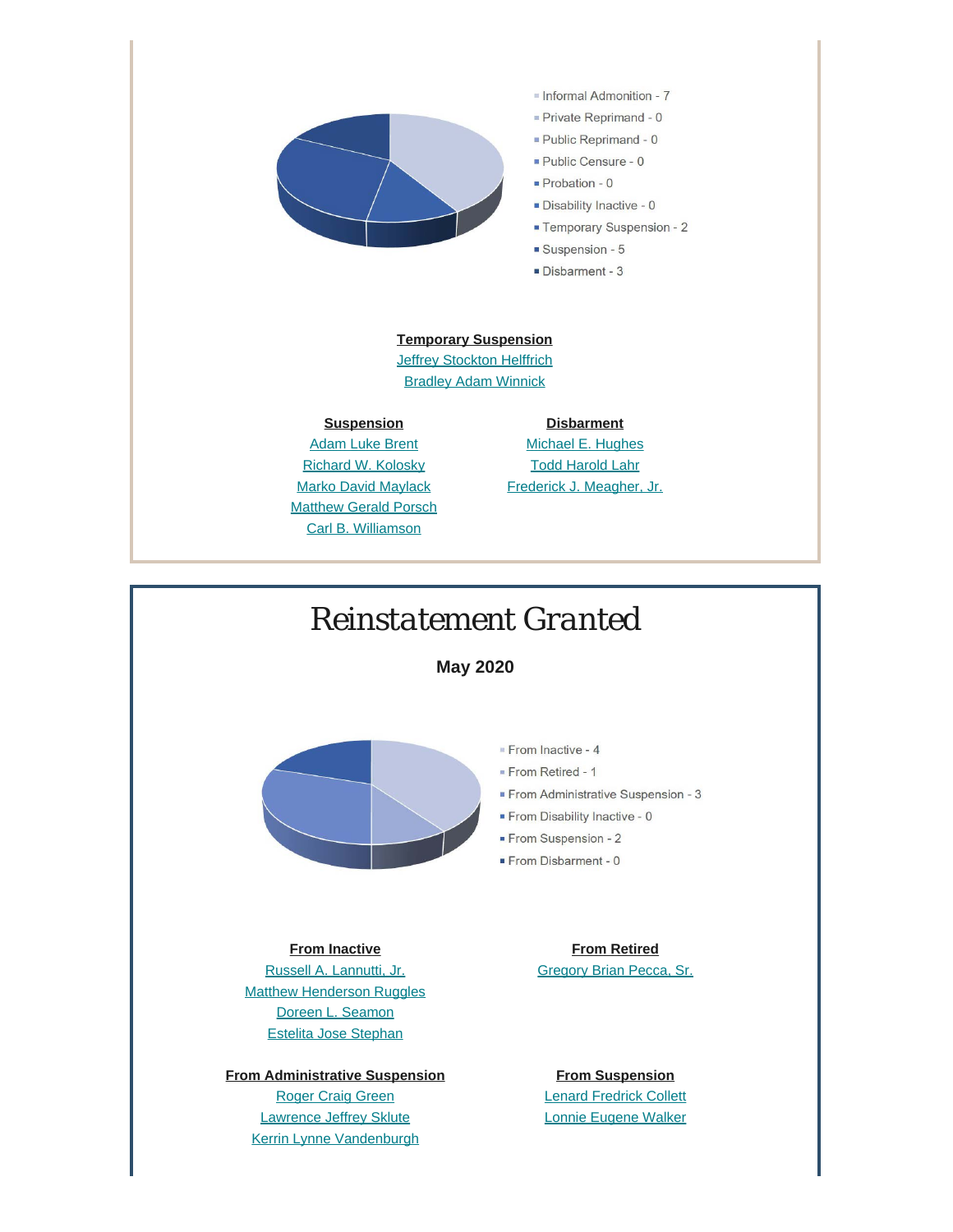*Note: The above-listed reinstatements reflect only those granted by Supreme Court Order. An attorney listed above whose current license status does not reflect reinstatement has yet to submit the fees necessary to finalize reinstatement.*

### *Vacancies*

The Supreme Court of Pennsylvania is aided by select boards, committees, commissions, and councils consisting of more than 180 appointed volunteers - most, but not all, are lawyers and judges. The panels have a wide range of responsibilities and functions. Some make recommendations to the Court for amendments, revisions, or simplification of court procedural rules. Others regulate the practice of law, oversee continuing legal education for lawyers, and administer funds to assist individuals unable to pay for legal services. Still others advise on keeping the courts free of bias and discrimination and on long-range planning.

#### **There are currently vacancies on the following panel:**

[IOLTA Board](http://www.pacourts.us/courts/supreme-court/committees/) **-** There are **two** positions available. Applicants should be familiar with legal practice and procedure in Pennsylvania federal or state courts. Experience with financial institution practices is also beneficial.

#### **Application Instructions**

If you would like to be considered to serve on a board, committee, advisory group, or related independent entity, email the [application](http://www.pacourts.us/assets/files/setting-1943/file-58.pdf?cb=178bf0), cover letter, resume, and other pertinent information expressing your reasons of interest to [SCApplications@pacourts.us](mailto:SCApplications@pacourts.us). Click [here](http://www.pacourts.us/courts/supreme-court/committees/) for more application information. **Applications are due by July 1, 2020.**

## *Rules*

#### **Disciplinary Board Proposes New "Permanent Resignation"**

The Disciplinary Board has published a set of amendments to the Pennsylvania Rules of Disciplinary Enforcement to allow "permanent resignation." The proposed amendments were published May 23, 2020, at [50 Pa.B. 2631](http://www.pacodeandbulletin.gov/Display/pabull?file=/secure/pabulletin/data/vol50/50-21/683.html).

One amendment adds a new Rule 404, providing that an attorney who is not under disciplinary investigation may submit for permanent resignation from the bar without disciplinary stigma. The option is also available to attorneys on administrative suspension, but not to those against whom a complaint of misconduct is pending. The resignation would not be defined as "discipline" under [Rule 204\(a\)](https://www.padisciplinaryboard.org/for-attorneys/rules/rule/5/the-pennsylvania-rules-of-disciplinary-enforcement#rule-20). A non-refundable fee of \$250 must accompany the request.

If an attorney who has permanently resigned under Rule 404 ever desires to be readmitted to the Pennsylvania bar, they must apply for admission through the same channels under the Pennsylvania Bar Admission Rules as a never-admitted applicant.

The proposal would also amend Rules [102,](https://www.padisciplinaryboard.org/for-attorneys/rules/rule/5/the-pennsylvania-rules-of-disciplinary-enforcement#rule-14) [201,](https://www.padisciplinaryboard.org/for-attorneys/rules/rule/5/the-pennsylvania-rules-of-disciplinary-enforcement#rule-17) [204](https://www.padisciplinaryboard.org/for-attorneys/rules/rule/5/the-pennsylvania-rules-of-disciplinary-enforcement#rule-20), and [217](https://www.padisciplinaryboard.org/for-attorneys/rules/rule/5/the-pennsylvania-rules-of-disciplinary-enforcement#rule-33) to add "permanently resigned" to the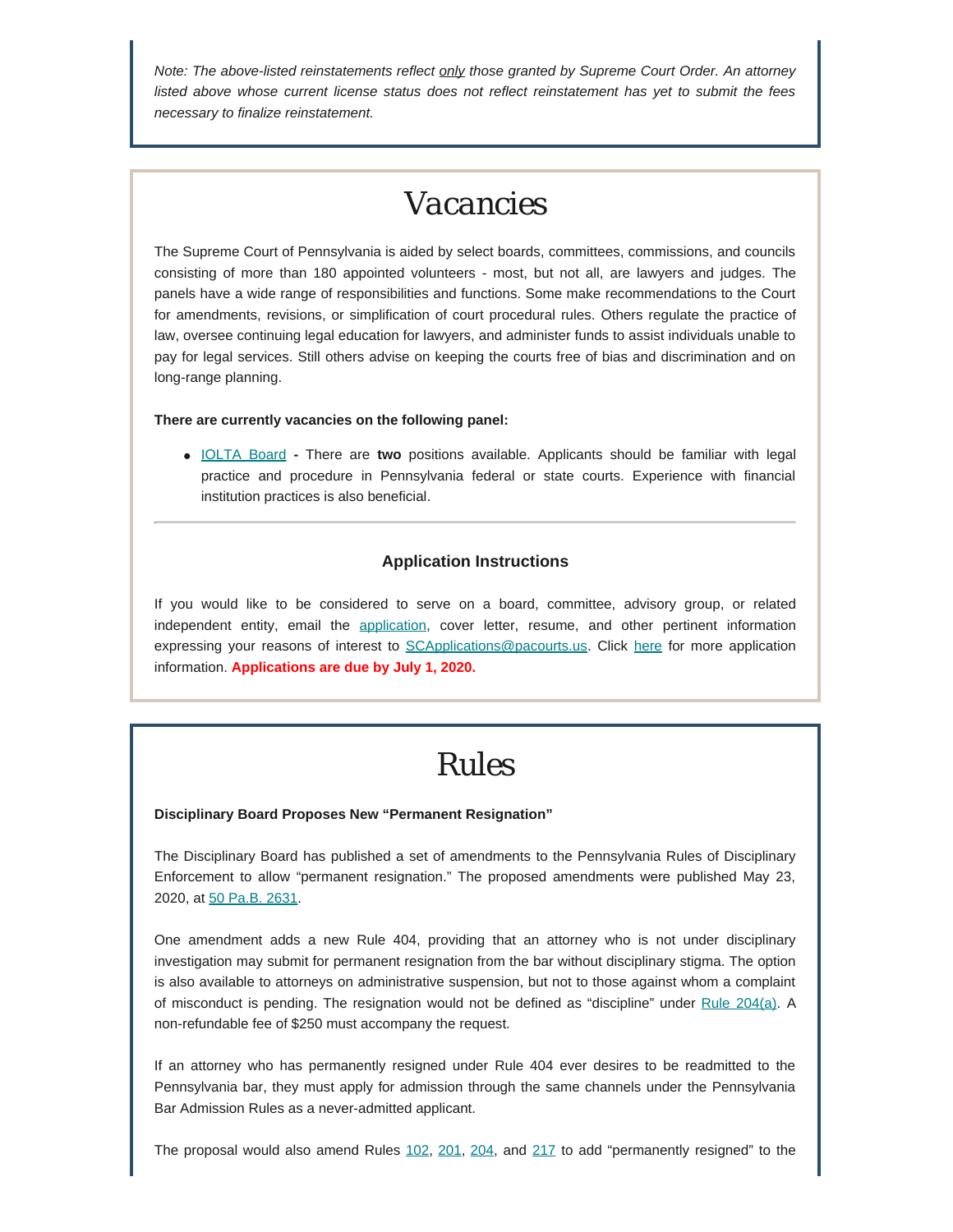Interested persons may submit written comments to [DBoard.Comments@pacourts.us](mailto:Dboard.comments@pacourts.us) by **June 26, 2020**.

# *Disciplinary Board News*

#### **Hearing Committee Members Honored**

The Legal Intelligencer recently announced the [2020 Professional Excellence Awards](https://www.law.com/thelegalintelligencer/2020/05/28/the-legal-intelligencer-announces-2020-professional-excellence-award-winners/?kw=The%20Legal%20Intelligencer%20Announces%202020%20Professional%20Excellence%20Award%20Winners&utm_source=email&utm_medium=enl&utm_campaign=newsroomupdate&utm_content=20200528&utm_term=tli). Hearing Committee member Jennifer Santiago and former members Ronald Levine and Carin O'Donnell were among those honored. Congratulations to all recipients!

#### **18 Attorneys Take on Hearing Committee Responsibilities; 34 Attorneys Reappointed**

The disciplinary system in Pennsylvania is a peer-review system. Before discipline can be imposed on any attorney (except in reciprocal discipline situations), he or she is entitled to a hearing before a panel of volunteer attorneys. These attorneys take time from their schedules to sit through hearings, often extended ones, pore through evidence, read briefs, review recommendations of Disciplinary Counsel, and write detailed reports to guide the Disciplinary Board and the Supreme Court in their determinations. No case (other than one based on a criminal conviction) can go to private discipline, public reprimand, or formal charges until a volunteer hearing committee member has reviewed and approved it. The newly appointed members listed below have committed to this substantial service to the profession by accepting appointments as Hearing Committee members effective July 1. Also listed below are attorneys already serving as Hearing Committee members who have agreed to extend their service by accepting reappointment to an additional three-year term also effective July 1.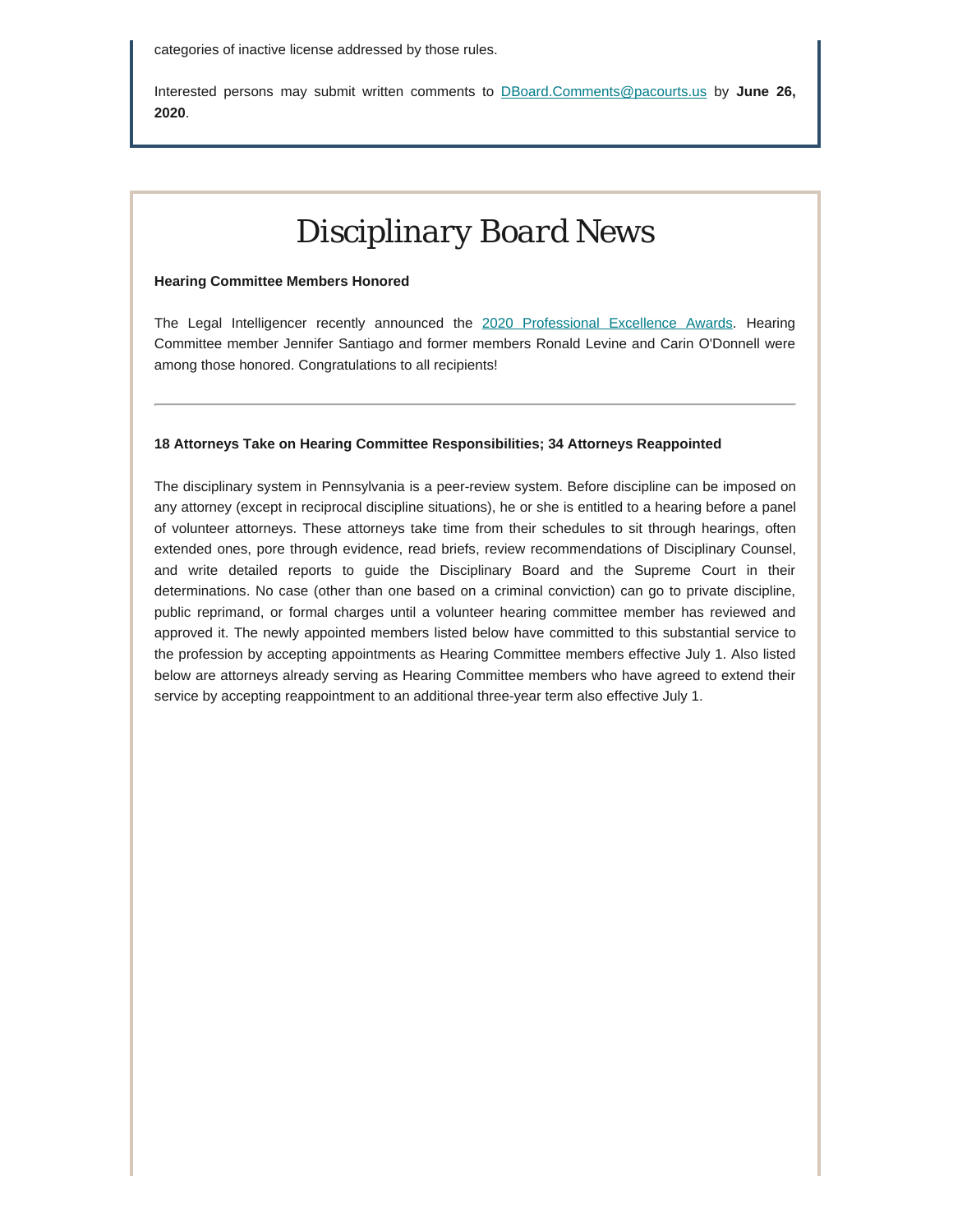### **Newly Appointed Members**

District I (Philadelphia County) Joseph N. Bongiovanni, IV Pamela Coyne Brecht **Robert Cahall** \*Thomas Henry Chiacchio, Jr. Hope A. Comisky Nicole Gerson Jordan Lyles Howell Dawn M. Tancredi

#### **District II**

\*Eric J. Bronstein - Chester \*James C. Higgins - Delaware \*Jeffrey A. Krawitz - Bucks Renee Nolan - Montgomery \*Melissa Murphy Weber - Montgomery

#### **District III**

No New Appointments

#### **District IV**

\*Jennifer R. Andrade - Allegheny Kathleen P. Dapper - Allegheny Jason M. Lichtenstein - Allegheny Gary J. Ogg - Allegheny Shelly Pagac - Allegheny

### **Reappointed Members**

District I (Philadelphia County) Kristi Arlene Buchholz **Robert Martin Cavalier** Anita Sada Davis Katherine Douglas **Gary Gremminger** Kelley Brisbon Hodge John Joseph McAleese, III Arthur Stephen Novello Riley Henderson Ross, III Robert Sachs, Jr. Louis W. Schack **Gregory Michael Stokes** 

#### **District II**

Nancy Conrad - Lehigh Laura Cullen - Bucks Christina Maria Finello - Bucks Joseph Howard Meltzer - Delaware Carolyn Rose Mirabile - Montgomery Robert B. Mulhern, Jr. - Bucks Edward H. Rubenstone - Montgomery

#### **District III**

Frank J. Bolock, Jr. - Lackawanna Scott B. Cooper - Dauphin Richard M. Goldberg - Luzerne Walter T. Grabowski - Luzerne Matthew M. Haar - Dauphin Kathryn Ann Karam - Lackawanna Neil Taney O'Donnell - Luzerne Scott Thomas Wyland - Dauphin

#### **District IV**

Erica Kelly Curren - Allegheny Lindsay Sherwood Fouse - Allegheny J. Christian Hart - Allegheny Traci Lyn Naugle - Blair Lauren Renee Nichols - Allegheny Todd Michael Papparsergi - Washington Jay N. Silberblatt - Allegheny

\*Previously Served as a Hearing **Committee Member** 

## *Articles of Interest*

#### **Pennsylvania Supreme Court Terminates Emergency, Directs Courts to Restore Operations**

In an [Order dated May 27, 2020,](http://www.pacourts.us/assets/files/page-1305/file-9376.pdf) the Supreme Court of Pennsylvania declared that the statewide judicial emergency declared by the Court on March 16, 2020, cease on June 1, 2020. The Court stated that local administrative rules and judicial emergencies declared by local courts remain in full force and effect, and granted President Judges in the local courts wide discretion to exercise emergency powers. The President Judges may extend existing emergency declarations by filing self-effectuating notices in the Eastern, Middle, or Western Districts of the Supreme Court, as appropriate.

President Judges have authority to: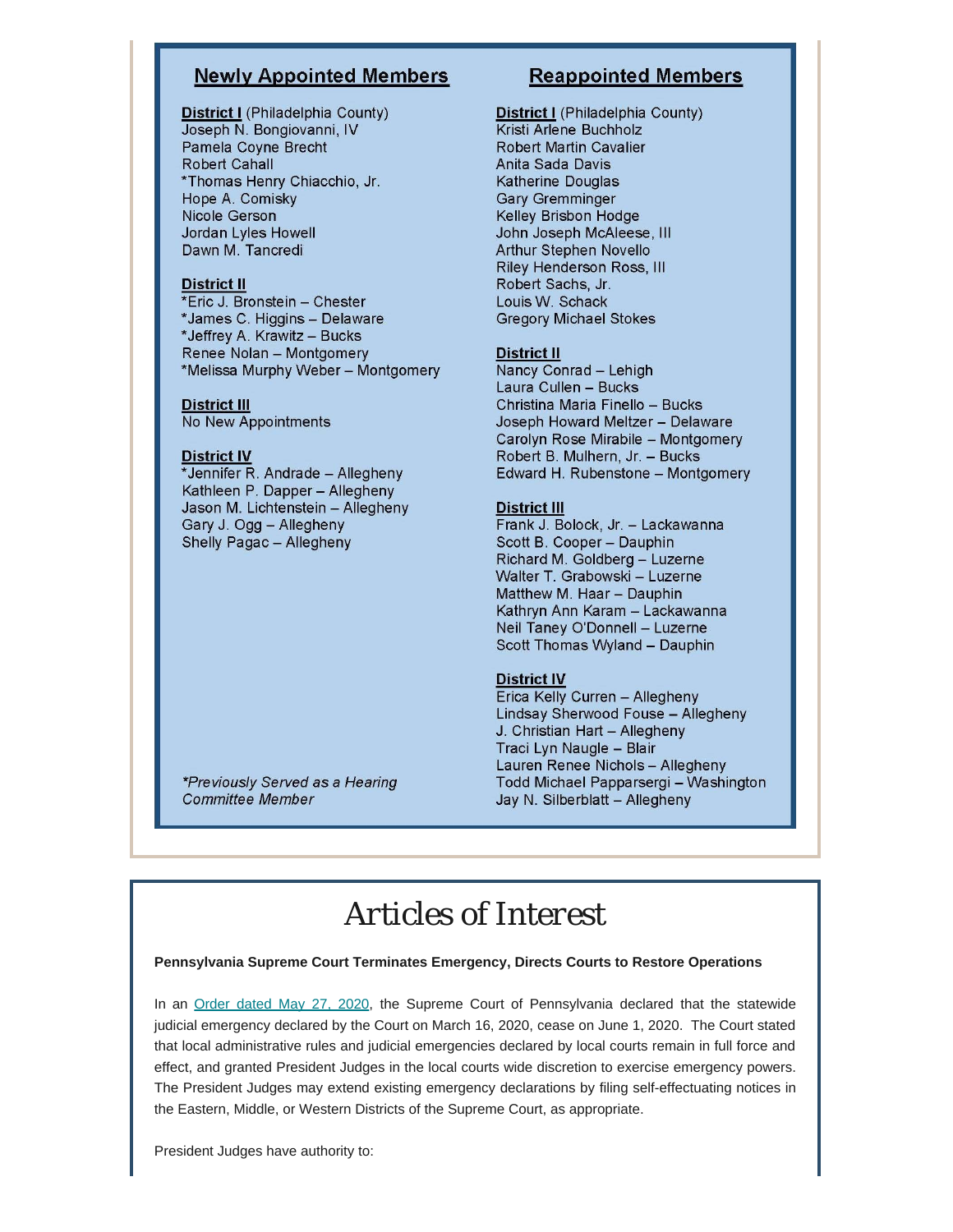- 1. Limit in-person access and proceedings in order to safeguard the health and safety of court personnel, court users, and members of the public;
- 2. Suspend statewide rules that restrict, directly or indirectly, the use of advanced communication technologies;
- 3. Suspend statewide rules that impede local provision for court filings by means other than inperson delivery;
- 4. Suspend statewide rules pertaining to the rule-based right of criminal defendants to a prompt trial; and
- 5. Suspend jury trials until such time that they can be conducted consistent with prevailing health and safety norms.

The Court noted that the reopening of the court system will present a need for Pennsylvania attorneys to gain physical access to their offices. The Court noted that the duty of diligence requires lawyers to represent their clients promptly and competently, and urged lawyers to resume access to their physical offices with appropriate measures to protect the safety of their employees and the public.

The Court also referred to the guidelines issued by the Executive Branch for the "Yellow Phase" of operations, and found that the guidance of the Executive Branch is consistent with the level and manner of physical office access that the Court has deemed necessary for attorneys to promptly, competently, and diligently represent their clients.

#### **Third Circuit Also Rejects Attorney-Client Privilege as Bar to IRS Subpoena**

[Last month](https://www.padisciplinaryboard.org/attorney-news-may-2020), we reported on a decision of the Fifth Circuit Court of Appeals, finding that attorney-client privilege does not prevent a law firm from complying with an Internal Revenue Service summons seeking information about any clients that created overseas accounts and entities.

A sharp-eyed reader, [Paul W. Kaufman](https://www.law.upenn.edu/cf/faculty/pkaufman/), advised us that in 2018 the Third Circuit rendered a similar decision, based on Pennsylvania ethics laws. The case is *[United States v. Jeffrey Servin](http://www2.ca3.uscourts.gov/opinarch/171371np.pdf)*, 721 Fed. Appx. 156, 159 (Feb. 1, 2018). The Court in that case concluded that attorney-client privilege does not preclude lawyers from complying with an IRS subpoena for names and addresses of clients. The order specifically addresses Rule 1.6 of the Pennsylvania Rules of Professional Conduct, holding that the rule does not prohibit lawyers from releasing information in compliance with a court order. Lawyers practicing in the area will certainly need to be aware of this decision.

Our thanks to Mr. Kaufman for bringing this important decision to our attention.

#### **Ransomware Scandal Leads to Release of Lady Gaga Data**

A noted law firm with many celebrity clients was [struck with a ransomware scandal](https://abovethelaw.com/2020/05/lady-gaga-documents-leaked-after-law-firm-was-hacked/?utm_campaign=ATL%20Weekly&utm_source=hs_email&utm_medium=email&utm_content=88156189&_hsenc=p2ANqtz--BQIHrwvO8bNJWv8uXYnn98gIUDpYNkjdLDO-Co19olqld3WPDBO0IhdXElhvNh6f4Hwx4f23rC438PEuyaxioB63T0w&_hsmi=88156189). After the firm of Grubman Shire Meiselas & Sacks refused to pay a \$21 million ransom, the hackers released 2.4 gigabytes of confidential documents on the firm's client Lady Gaga. The information released included contracts sent to producers, collaborators, and members of her touring ensemble; promotional agreements; expense sheets; confidentiality agreement forms; performer agreements; reimbursement forms; a handful of promotional photos; and other routine paperwork.

The hackers claim to have 765 gigabytes of data harvested through the ransomware application REvil, on celebrity clients of the firm including Jennifer Lopez, David Letterman, John Mellencamp, Robert DeNiro, Christina Aguilera, Barbra Streisand, Mariah Carey, Andrew Webber, Luther Vandross, Sean Puffy Combs, Rod Stewart, Priyanka Chopra, Bruce Springsteen, Elton John, the Kardashian family,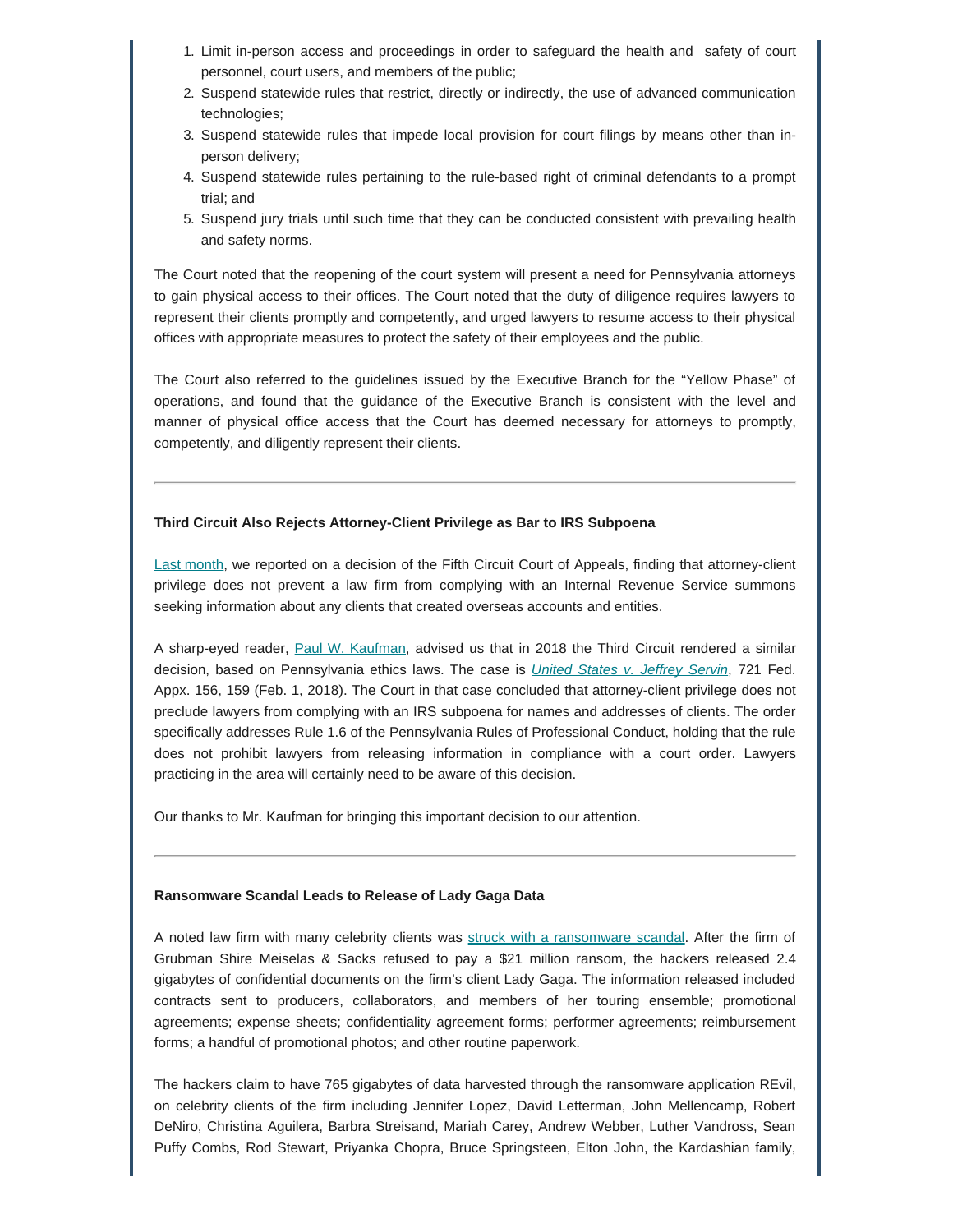Madonna, Christina Aguilera, Nicki Minaj, Tom Cruise, and Dwayne Johnson. They have doubled the ransom demand to \$42 million in response to the firm's refusal to pay.

The hackers also claim in a [statement sent to](https://www.rollingstone.com/music/music-news/lady-gaga-hack-1000092/) *[Rolling Stone](https://www.rollingstone.com/music/music-news/lady-gaga-hack-1000092/)* to have compromising information on President Trump, who was not a client of the law firm.

The Grubman firm released a statement deploring the theft of its client data despite "our substantial investment in state-of-the-art technology security." The firm stated that it is working closely with law enforcement and has no intention of paying the doubled ransom.

#### **Boom Shakalaka! You're Suspended**

A Massachusetts lawyer has been [temporarily suspended](https://www.mass.gov/files/documents/2020/05/12/f12732.pdf) based on a finding he failed to respond to a disciplinary complaint.

Massachusetts has a rule requiring that a lawyer respond to the substance of bar counsel's request for information on a disciplinary complaint. Ilya Livits, of Lowell, was administratively suspended by a single justice of the Supreme Court after he failed to respond to the inquiry, possibly based on allegations that he filed a [complaint in the form of a screenplay.](https://www.abajournal.com/news/article/lawyer-contends-silence.-boom-shakalaka-satisfies-ethics-rule-top-state-court-disagrees) He continued to practice and failed to file an affidavit demonstrating compliance with the administrative suspension, leading bar counsel to file a complaint for contempt, resulting in a second justice finding Livits in contempt.

On appeal to the full Court, Livits did not dispute that he failed to file a response to bar counsel's inquiry, but argued that he "DID COMPLY, and DID PROVIDE AN ANSWER, and my answer was provided in a form of SILENCE. (BOOM SHAKALAKA)." He also demanded a jury trial.

The Supreme Court rejected Livits's argument, and [affirmed](https://lawprofessors.typepad.com/legal_profession/2020/05/the-massachusetts-supreme-judicial-court-affirmed-a-contempt-on-june-6-2019-bar-counsel-filed-a-complaint-for-contempt-al.html) both the decision of the first justice's decision to suspend him and the second justice's finding of contempt.

Like Massachusetts, Pennsylvania has a rule making failure to respond to Disciplinary Counsel's inquiries in the course of a complaint grounds for discipline, [Rule 203\(b\)\(7\), Pa.R.D.E.](https://www.padisciplinaryboard.org/for-attorneys/rules/rule/5/#p-rule-70) The Disciplinary Board has recommended discipline in numerous cases for this failure, so it appears quite clear that it does not consider silence a valid "response" within the meaning of this rule. Neither, we venture to guess, is "BOOM SHAKALAKA!"

#### **Lawyer and Law Firm Employee Suffer Consequences for Threatening COVID-Related Private Conduct**

The COVID pandemic has many people on edge and has disrupted the normal patterns of our lives in many ways. But two legal professionals, a lawyer and a documents manager, paid a steep professional price for letting their emotions get the better of them outside their professional settings.

A [Vermont lawyer](https://www.abajournal.com/news/article/lawyer-accused-of-pulling-gun-on-store-clerk-in-social-distancing-tiff-gets-interim-suspension) has been [placed on interim suspension](https://lawprofessors.typepad.com/legal_profession/2020/05/the-vermont-supreme-court-has-ordered-an-attorneys-interim-suspension-as-set-forth-in-the-petition-for-immediate-interim-sus.html) after being charged with reckless endangerment for pointing a loaded gun at a store employee because she was upset about a sign on social distancing. Carrie Legus complained about a sign promoting social distancing and tried to knock it down, according to a police affidavit, then pulled the gun when a store employee confronted her. She also failed to respond to several communications from disciplinary counsel.

Kevin Bain [lost his job as a document services manager for a Dallas law firm](https://www.dallasnews.com/news/public-health/2020/05/11/dallas-law-firm-fires-employee-after-threatening-post-about-his-gun-covid-19-mask-requirements/) after he posted on Facebook about his angry reaction to being required to wear a mask in stores. He wrote, "Do I have to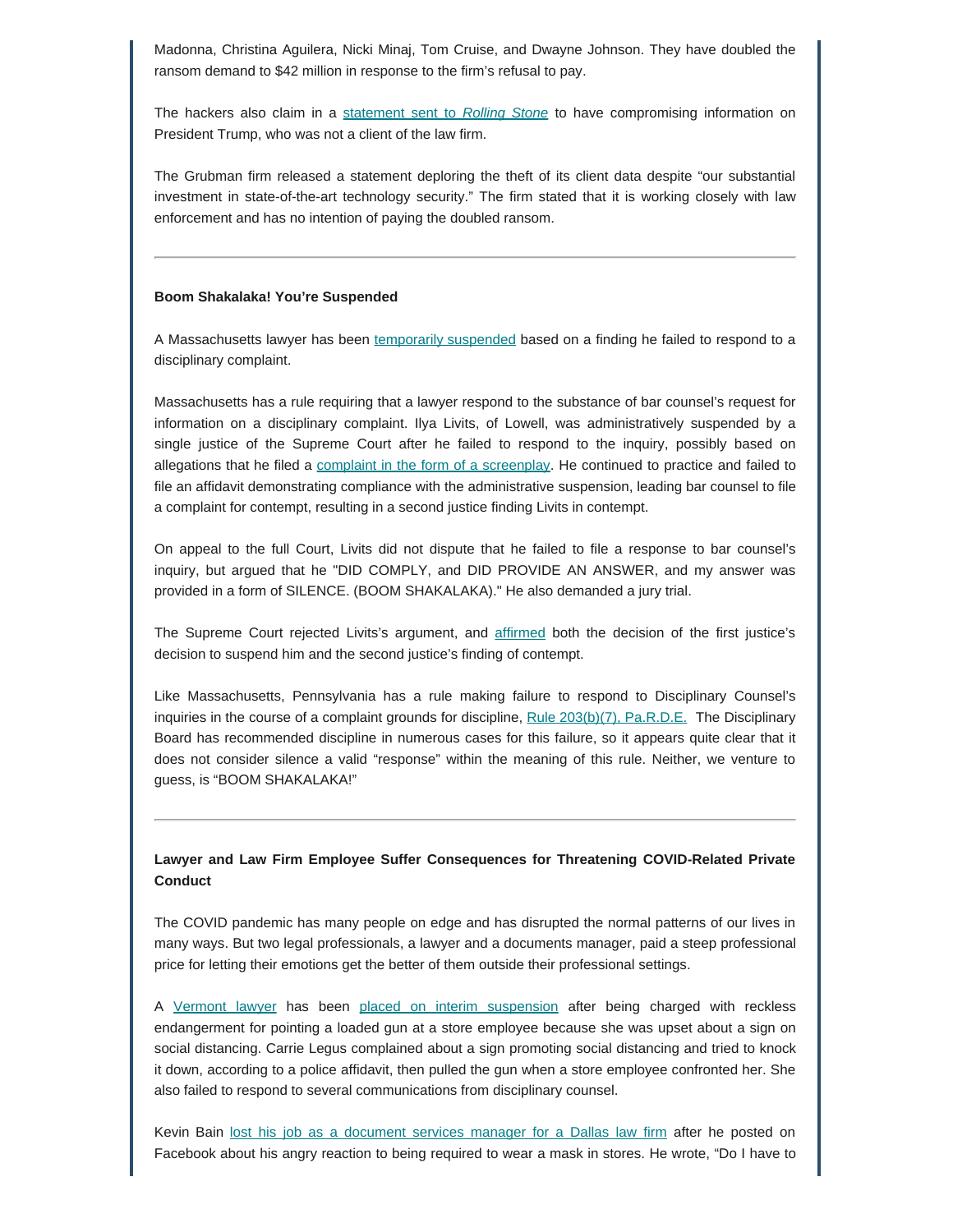show the lame security guard outside of a ghetto store my CV19 test results? I will show him my Glock 21 shooting range results." He also referred to a brand of ammunition in his post, saying it was "pricey … but worth it in this situation." Upon learning of the post, his employer, Thompson & Knight, terminated his employment, reported him to the police as a precaution, and released a statement calling his actions "threatening and offensive."

It's often rough out there, folks, but keep your cool.

#### **Appeals Court to Miller and Coors: Mock Back, Don't Sue**

We have [previously reported](https://www.padisciplinaryboard.org/Storage/media/pdfs/20190611/175707-attorneynews06-2019.pdf) on the litigation that arose from Budweiser's ["Corn Syrup Castle" ad](https://www.youtube.com/watch?v=2HqHA0MFlkY) for Bud Light, shown during the 2019 Super Bowl. For those who don't remember this landmark moment in advertising history, the ad depicted a wagon of corn syrup being delivered to the castle of the Bud Light King, who is confused, because, as the ad makes sure you understand, Bud Light doesn't use corn syrup in its brewing process. The king attempts redelivery at the castle of Miller Lite, who advise they already received their corn syrup delivery, and then to the Coors Light castle, where it is gratefully accepted. The moral of the story: we don't use corn syrup, they do.

Since Americans will sue about anything, Molson-Coors, brewer of both Miller Lite and Coors Light, sued Anheuser-Busch InBev for "false and misleading" advertising, claiming that the ad was misleading because the corn syrup cooks out during the brewing process and doesn't reach the consumer. A Federal judge entered a preliminary injunction barring Bud Light from using certain terminology that implied the competing brands contain corn syrup, but not words stating or implying it was used in the brewing process.

[On appeal](https://www.mediapost.com/publications/article/350991/simple-court-says-bud-lights-corn-syrup-ad-tol.html?fbclid=IwAR19mPg3gcn0YVhQVLfPKPz7qHjgJoO7b-XiB_f_-iP_V1S8VLBKvwcHAsE), the U.S. Court of Appeals for the Seventh Circuit [gave Budweiser the green light](http://media.ca7.uscourts.gov/cgi-bin/rssExec.pl?Submit=Display&Path=Y2020/D05-01/C:19-2200:J:Easterbrook:aut:T:fnOp:N:2509617:S:0) to advertise as it chooses. The Court held that it is not false advertising to say the plaintiffs use corn syrup as an ingredient, because, well, the plaintiffs use corn syrup as an ingredient. The Court noted that Molson-Coors lists corn syrup as an ingredient on its packaging, and concluded, "It is enough for us to hold that it is not 'false or misleading' for a seller to say or imply, of a business rival, something that the rival says about itself."

The Court even chided Molson-Coors for bringing the action, saying, "If Molson Coors does not like the sneering tone of Anheuser-Busch's ads, it can mock Bud Light in return. Litigation should not be a substitute for competition in the market."

## *Attorney Well-Being*

#### **Lawyer/Fitness Instructor Urges Law Firms to Allow Lawyers to Develop**

[Michele Frisbie](https://marshalldennehey.com/attorneys/michele-p-frisbie), a Bucks County lawyer, is also a fitness buff. While working part-time at Marshall Dennehey Warner Coleman & Goggin, she developed an interest in teaching and leading fitness activities that blossomed into an alternative career in fitness.

[She argues that law firms should allow and encourage lawyers to develop other interests](https://t.co/vz1A7R1PE8?amp=1) in order not just to achieve work-life balance, but to become better lawyers. She says that through her work as an instructor and teacher, "I rediscovered my voice as an attorney." The effort she put into building her brand and reaching out as a fitness coach carried over into building her brand as an attorney. The research she did in support of her other career sharpened her research skills and served as valuable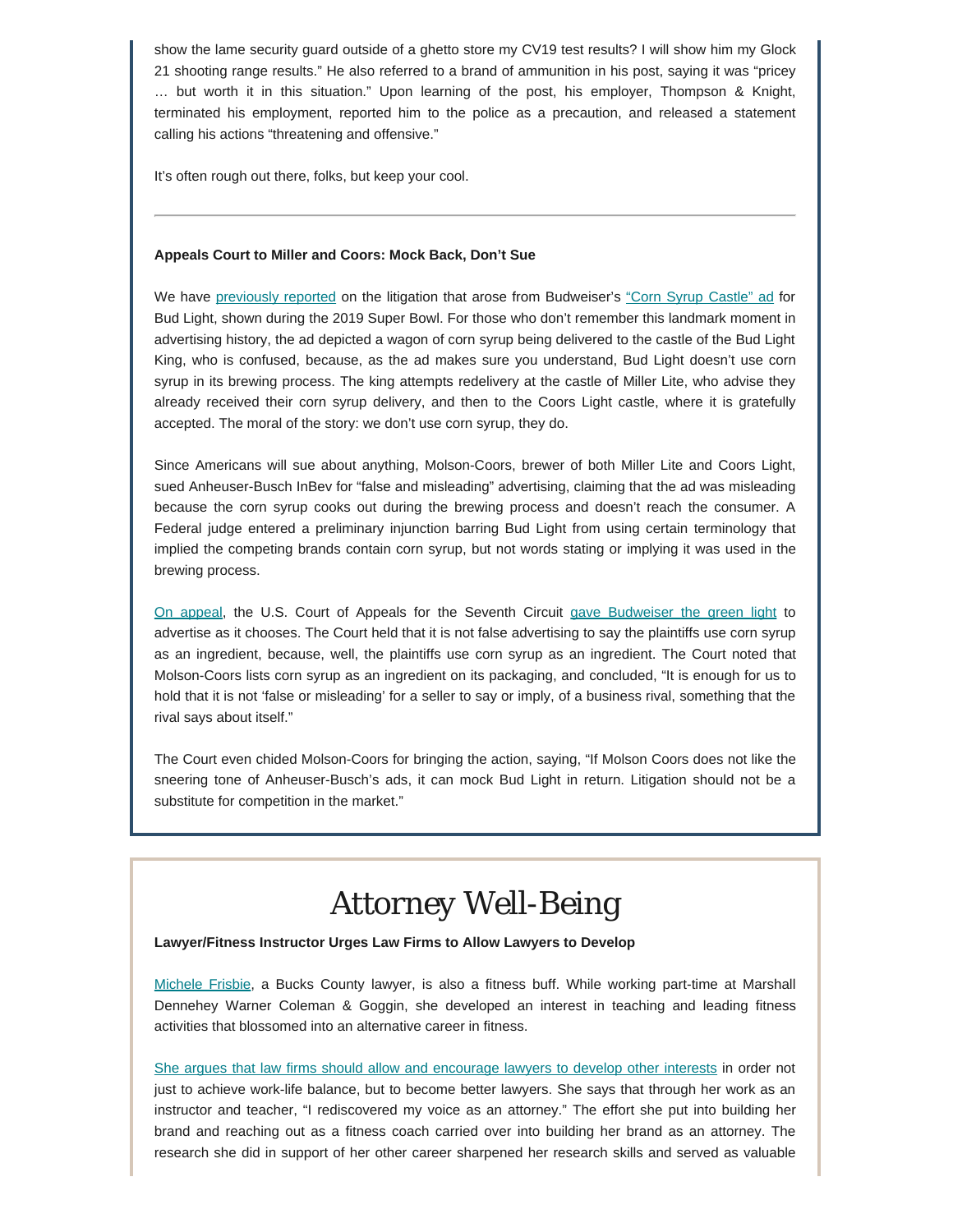technical knowledge that proved of benefit in her cases. She found that her volunteer board experience gave her insights and knowledge she would not have had if her legal career had consumed all her time.

Frisbie argues, "Law firms must recognize that lawyers taking care of themselves are not taking away from their profession. Lawyers taking care of themselves are making themselves more valuable members of the team." Such work, she contends, benefits the lawyer, the firm, and the legal community.



[Lawyers Concerned for Lawyers](https://www.lclpa.org/) is a confidential and safe resource for Pennsylvania attorneys and their family members who may be struggling with their mental health or substance use. An astounding one in three legal professionals will face these issues at some point in their career. Over the past 32 years, LCL has confidentially assisted and supported thousands of individuals who have faced a myriad of challenges (including grief, stress, anxiety, depression, eating disorders, gambling problems, problematic alcohol or prescription drug use, etc.), helping them navigate through dark and difficult times. Members of our profession are dying because they are afraid or unable to ask for help. If you or someone you know is struggling, please call us. You may save a life. There is help and there is hope.

### **[Resources for the Legal Profession During COVID-19](https://www.lclpa.org/wp-content/uploads/2020/06/LCL-PA-June-9-2020-COVID-Resources-Update-GEN.DISTR_..pdf)**

### **Confidential 24/7 Helpline: 1-888-999-1941**

Lawyers-only support meetings Peer and staff support & resource coordination LCL resources are free, voluntary, & confidential Free CLE, resources, and information at [www.lclpa.org](https://www.lclpa.org/) Assessment by a healthcare professional to determine a customized treatment plan, if indicated

### *Around the Court*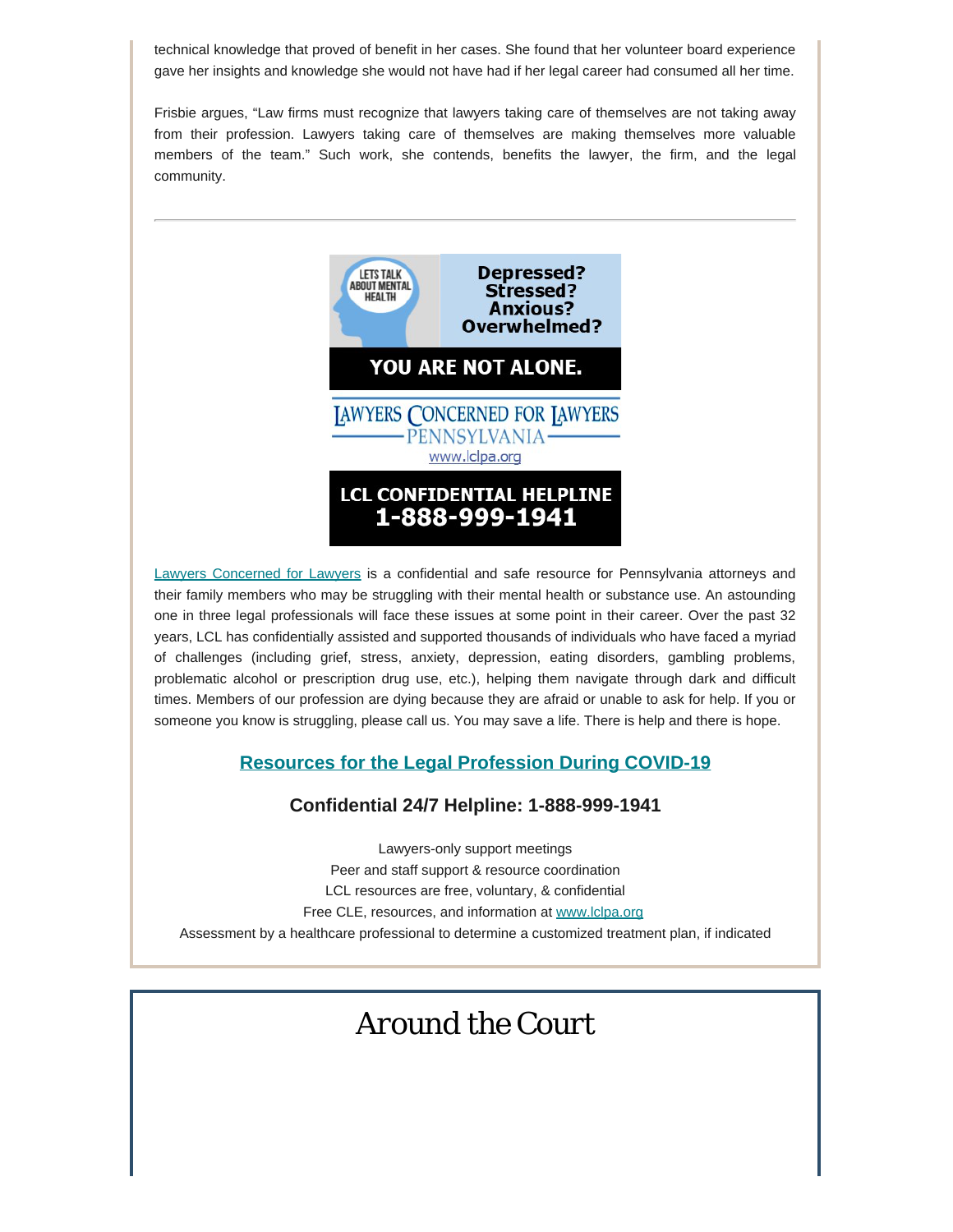

#### **Counsel to the Supreme Court Honored**

The Legal Intelligencer recently announced the [2020 Professional Excellence Awards](https://www.law.com/thelegalintelligencer/2020/05/28/the-legal-intelligencer-announces-2020-professional-excellence-award-winners/?kw=The%20Legal%20Intelligencer%20Announces%202020%20Professional%20Excellence%20Award%20Winners&utm_source=email&utm_medium=enl&utm_campaign=newsroomupdate&utm_content=20200528&utm_term=tli). Congratulations to all recipients! Special congratulations go to Teresa Ficken Sachs, Counsel to the Supreme Court, who was awarded the 2020 Lifetime Achievement Award!

#### **Pennsylvania Courts Infographic on Mental Health Courts**

May was Mental Health Month. In honor of the occasion, the Pennsylvania Courts [released an](http://www.pacourts.us/news-and-statistics/news?Article=1029) [infographic on Pennsylvania's Mental Health Courts](http://www.pacourts.us/news-and-statistics/news?Article=1029). Some highlights:

- 21 counties now have dedicated mental health courts;
- 377 people were admitted to the system in 2018;
- 64% of participants discharged from the system in 2018 graduated successfully;
- Successful graduates saw a 181% increase in employment.

[View/download](http://www.pacourts.us/assets/images/mediaresource-9242-2550x3300/image-9242.jpg) the infographic.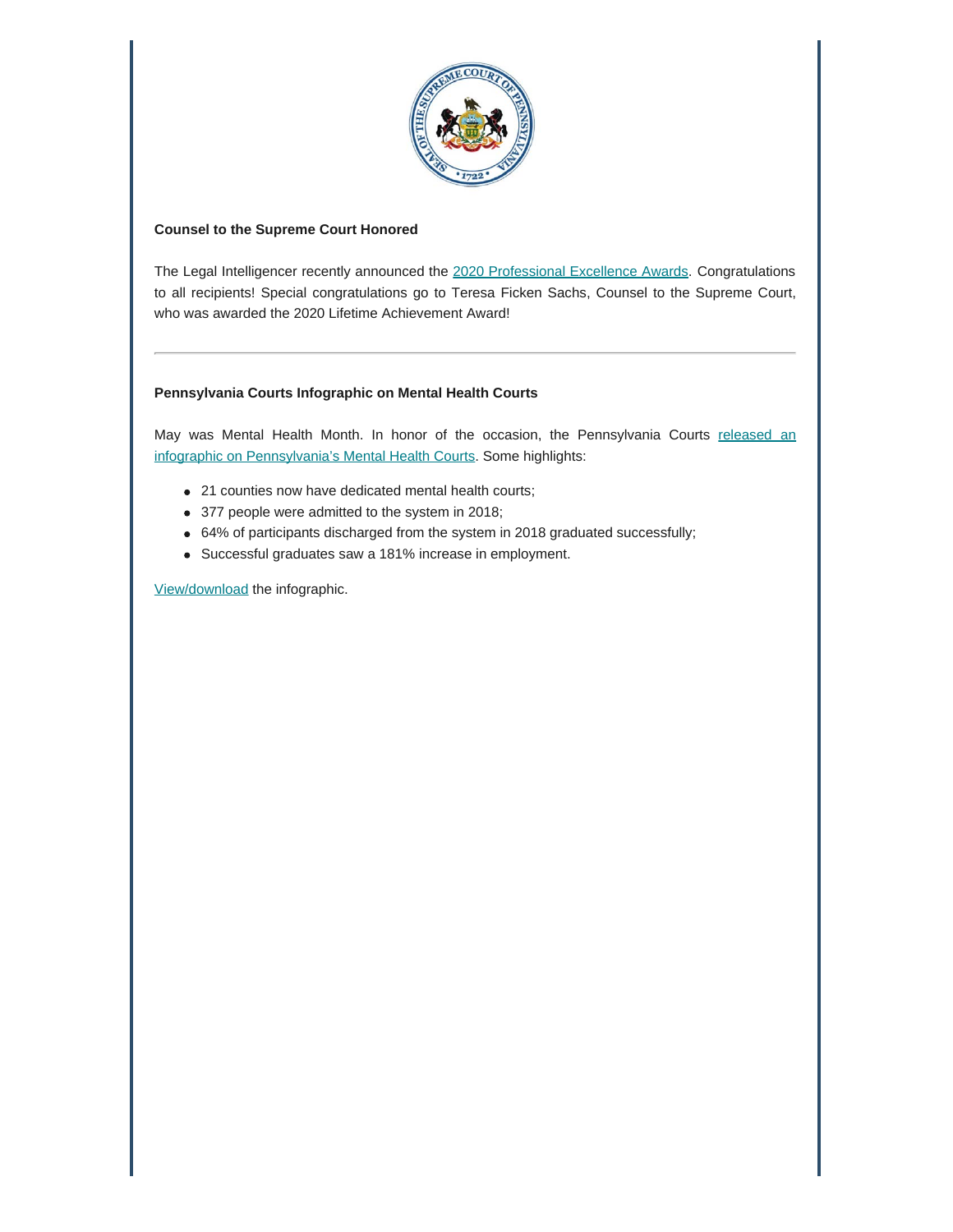

# *We Want To Hear From You...*

We are always on the lookout for stories of interest relating to legal ethics, new issues in the practice of law, lawyer wellness, and funny or just plain weird stories about the legal profession. If you come across something you think might be enlightening, educational, or entertaining to our readers or social media followers, [pass it along](mailto:dboard.news@pacourts.us). If you're our original source, there may be a hat tip in it for you.

| <b>Resources</b>             |                      |                              |
|------------------------------|----------------------|------------------------------|
| <b>FAQs - For the Public</b> | <b>Annual Report</b> | <b>Recent Discipline</b>     |
| <b>FAQs - For Attorneys</b>  | <b>Rules</b>         | <b>Discipline Statistics</b> |
|                              |                      |                              |